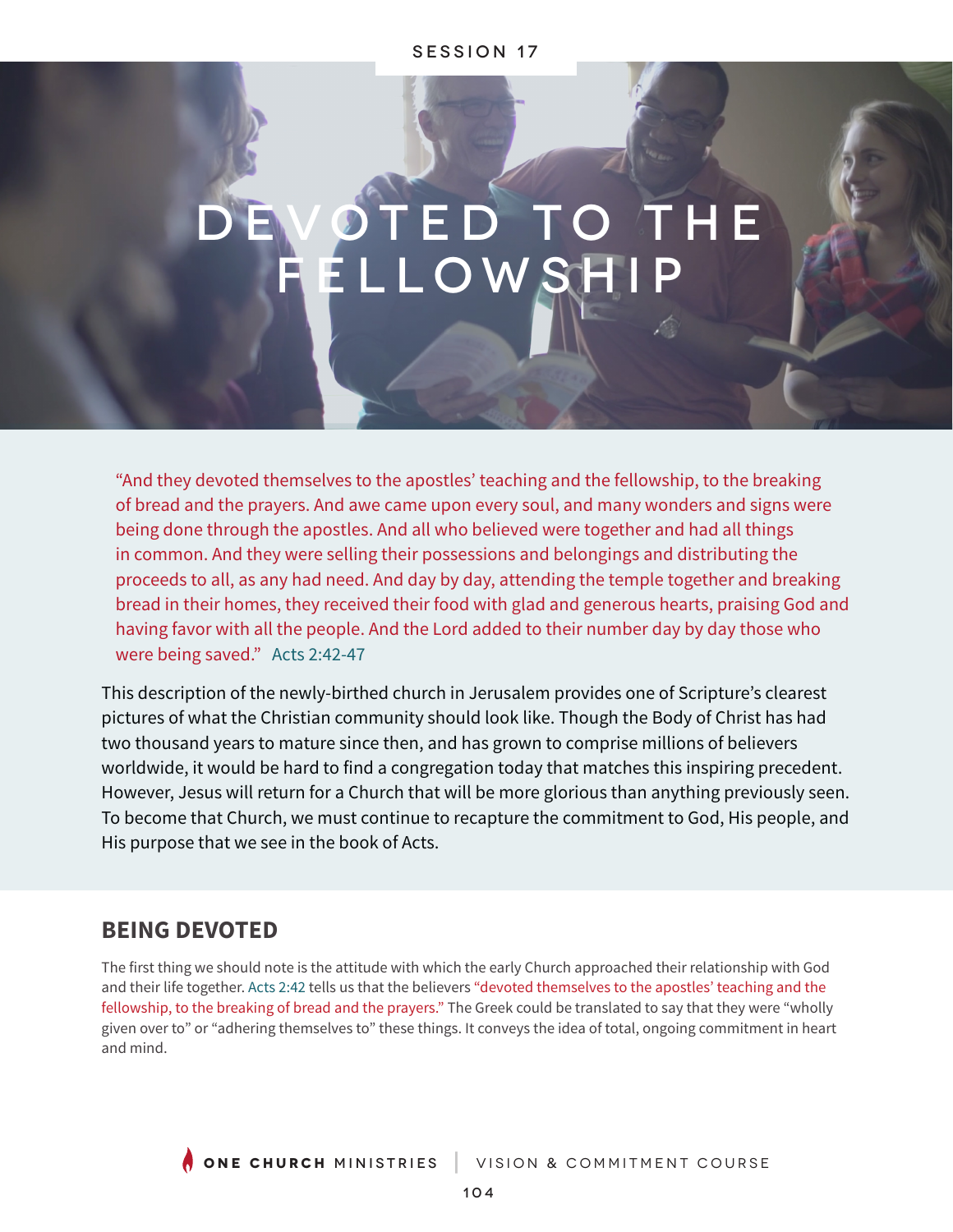This is a foreign concept to many today. People tend to think of church involvement merely in terms of attendance, and it can be a fairly casual step into—and out of—church "membership." However, nothing about our life in God is to be casual or half-hearted. We are told: "And you shall love the Lord your God with all your heart and with all your soul and with all your mind and with all your strength" (Mark 12:30). This passionate approach to God will be reflected in how we outwork the calling He has for us together.

# **WHAT IS FELLOWSHIP?**

"Now the full number of those who believed were of one heart and soul," Acts 4:32a

One of the things that the early Church was devoted to was "the fellowship." Sometimes, Christians can tend to think of "fellowship" merely as socializing with others in the church, but it has a much stronger meaning than this. The Greek word is *koinonia*. It literally means joining or partnering with others in something. It is another example of a word that would not have had a particularly religious connotation at the time. In fact, when we read in Luke 5:10 that James and John were Simon Peter's "partners" in his fishing business, the word used there is from the same root. It conveys the idea of being united with other people by and for a common purpose.

It is important to note that Acts 2:42 tells us that the believers "devoted themselves to the apostles' teaching and the fellowship." It isn't just that they were avid listeners, but that they were devoted to outworking together what they heard. True fellowship is not present unless we are responding together in obedience to what God is telling us to do. Of course, this cannot happen unless individually we are being obedient to God. Therefore, before we look further at the shared aspect of our life in Christ, we must remind ourselves of the importance of our personal response.

# **THE INTEGRITY OF THE INDIVIDUAL**

Obviously, Christian fellowship can only exist between Christians:

"Do not be unequally yoked with unbelievers. For what partnership has righteousness with lawlessness? Or what fellowship has light with darkness?" 2 Corinthians 6:14

However, the degree to which even Christians can experience fellowship will depend on the individual relationship each has with God. Integration requires integrity. Ongoing sin in the life of a believer will hinder our communion with God and with others:

"If we say we have fellowship with him while we walk in darkness, we lie and do not practice the truth. But if we walk in the light, as he is in the light, we have fellowship with one another, and the blood of Jesus his Son cleanses us from all sin." 1 John 1:6-7

Therefore, for the sake of our intimacy with God and our fellowship with one another, we must "abstain from every form of evil" (1Thessalonians 5:22). We must never be guilty of hypocrisy, acting one way in church circles and another way elsewhere (see Luke 12:1). Instead, we must pursue godliness in every aspect of life. For example:

• **In the home**, our attitude should be one of patience, understanding, and kindness, and our conduct should be consistent with God's will for the family:

"Wives, submit to your husbands, as is fitting in the Lord. Husbands, love your wives, and do not be harsh with them. Children, obey your parents in everything, for this pleases the Lord. Fathers, do not provoke your children, lest they become discouraged." Colossians 3:18-21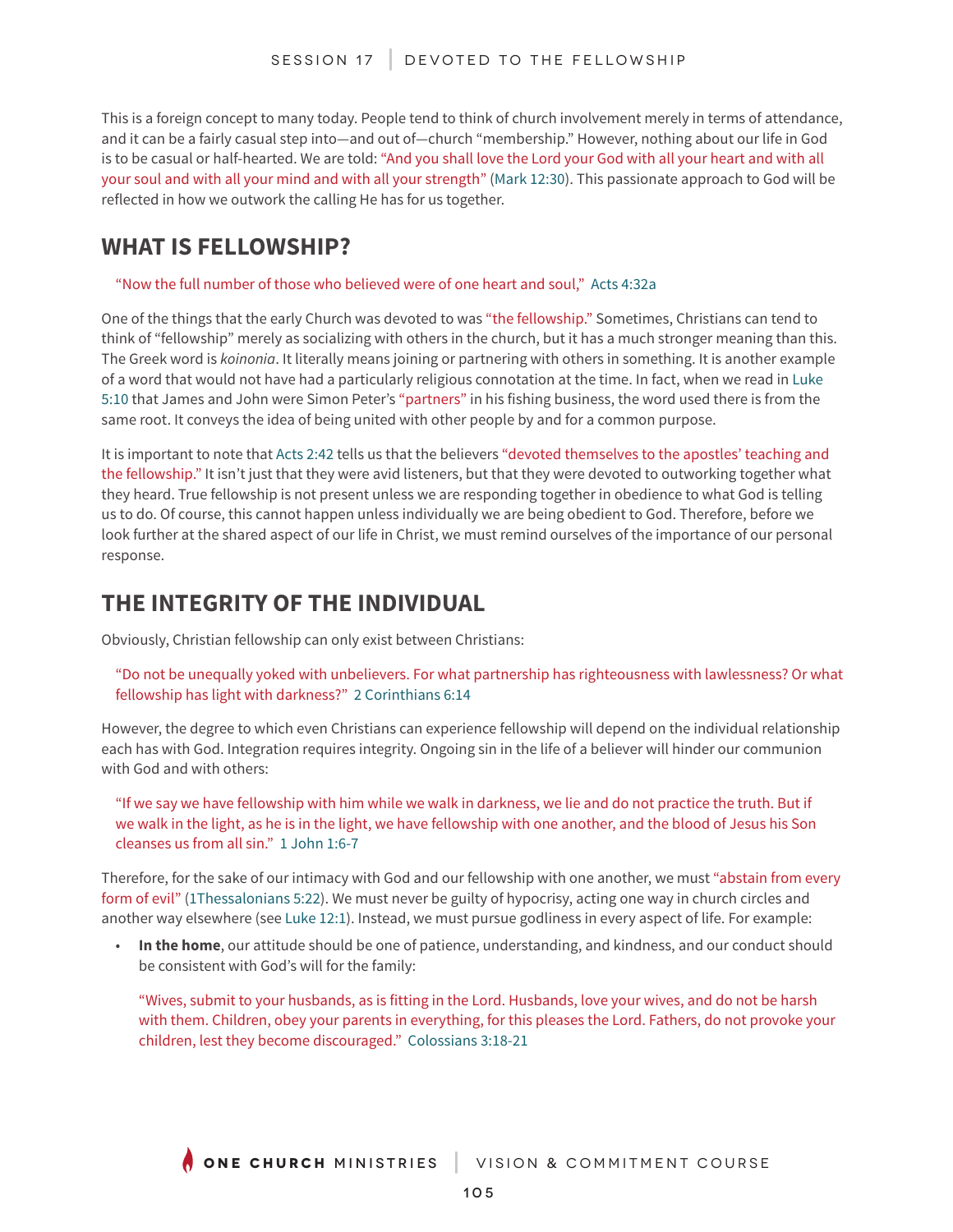**• In the workplace or school**, the Christian should be honest, respectful, faithful, and hard-working, and should never be guilty of lying, contentiousness, unreliability, or laziness:

"Bondservants, obey in everything those who are your earthly masters, not by way of eye-service, as peoplepleasers, but with sincerity of heart, fearing the Lord." Colossians 3:22

In fact, we should act righteously in every relationship and every interaction in the world: "Pay to all what is owed to them: taxes to whom taxes are owed, revenue to whom revenue is owed, respect to whom respect is owed, honor to whom honor is owed" (Romans 13:7). How we conduct ourselves in life reflects not just on our own personal testimony but also on the congregation to which we belong, on the Church generally, and indeed on the Lord Himself:

"Keep your conduct among the Gentiles honorable, so that when they speak against you as evildoers, they may see your good deeds and glorify God on the day of visitation." 1 Peter 2:12

# **THE INTEGRITY OF THE BODY**

So, maintaining personal integrity is the only way to ensure the integrity of the body of believers. This will flow into how we relate to one another. Regrettably, there is always potential in the church for relational issues to arise that, if not addressed properly, can have devastating consequences. Many a congregation has collapsed as a result of disagreements, jealousy, suspicion, or gossip, grieving the Lord and causing the world to ridicule and dismiss the Church. We must guard and act against such strategies of the enemy. We will briefly consider just two potential problems, though the principles involved in dealing with them have much wider application.

# **GOSSIP**

## "A perverse man stirs up dissension, and a gossip separates close friends." Proverbs 16:28 (NIV 1984)

Authentic church life creates an environment of friendship and trust, in which many personal things are shared. When information is inappropriately passed on, and particularly when confidences are broken, the effects can be very damaging. Scripture strongly condemns gossip, and we need to eradicate this poison from the church. However, where people are genuinely interested and involved in one another's lives, it can sometimes be difficult to know when the sharing of information is legitimate and when it is gossip.

The root of gossip is malice (see, for example, 1 Timothy 6:4 (NIV 1984) and 3 John v.10 (NIV 1984)) and the goal, both in the telling and the hearing, is sensationalism ("The words of a gossip are like choice morsels; they go down to a man's inmost parts" Proverbs 18:8 - NIV 1984). It is, therefore, helpful to ask ourselves these questions when considering whether to share or listen to information regarding another: Is my intention to benefit the person concerned? Am I, on some level, enjoying the sharing of this information, even though it relates to something negative? Would I be happy with the person concerned knowing about this conversation?

Before leaving this subject, it is important to note that we should also exercise wisdom and discretion when discussing church-related concerns (whether regarding individuals or the congregation) with those outside the church. Quite apart from the issue of confidentiality, such people are unlikely to be able to help in resolving the issues, so what is the point of sharing them?

## **GRIEVANCES**

"For the whole law is fulfilled in one word: "You shall love your neighbor as yourself." But if you bite and devour one another, watch out that you are not consumed by one another." Galatians 5:14-15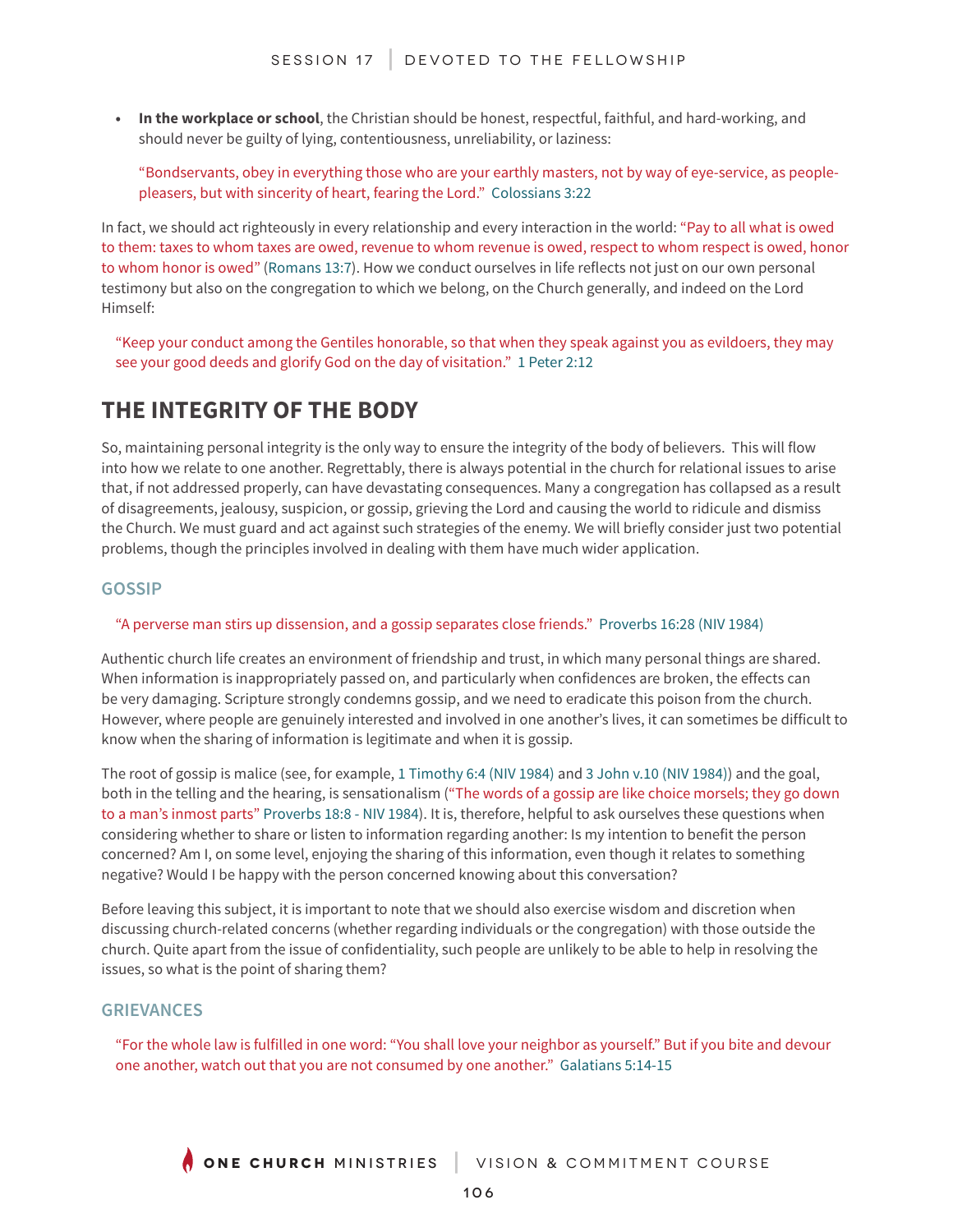Misunderstandings can arise and mistakes can be made in any relationship—and of course, Christians are still able to act in a deliberately sinful way at times. In any of these situations, we must respond rightly, and Jesus directs us how:

"So if you are offering your gift at the altar and there remember that your brother has something against you, leave your gift there before the altar and go. First be reconciled to your brother, and then come and offer your gift." Matthew 5:23-24

"If your brother sins against you, go and tell him his fault, between you and him alone. If he listens to you, you have gained your brother. But if he does not listen, take one or two others along with you, that every charge may be established by the evidence of two or three witnesses. If he refuses to listen to them, tell it to the church. And if he refuses to listen even to the church, let him be to you as a Gentile and a tax collector." Matthew 18:15-17

Whoever is in the wrong, it is always up to you to make the first move. If you know (or even suspect) that you have offended a brother, don't wait for him to come to you—go and put matters right. If you feel a brother has wronged you, don't wait for him to come to you—go and put matters right. If the attempt does not succeed, try again. When necessary, Matthew 18:15-17 shows how to involve other people. We are exhorted in Ephesians 4:3 to be "eager to maintain the unity of the Spirit in the bond of peace." In humility and submission to God, we must do everything we can to bring about restoration.

"I appeal to you, brothers, in the name of our Lord Jesus Christ, that all of you agree with one another so that there may be no divisions among you and that you may be perfectly united in mind and thought." 1 Corinthians 1:10 (NIV 1984)

**THE IMPORTANCE OF FORGIVENESS**

"bearing with one another and, if one has a complaint against another, forgiving each other; as the Lord has forgiven you, so you also must forgive." Colossians 3:13

Of course, a vital component in resolving relational problems is forgiveness. We are repeatedly commanded in Scripture to forgive one another—so the assumption is that there will always be plenty of need for this in church life! Christians, of all people, should be good at forgiving others, since we are all beneficiaries of the most amazing and undeserved mercy. We must commit ourselves to being those who continually flow in the grace and mercy of God towards one another, in obedience to Him and for the sake of the unity of the body of Christ.

# **LOVING ONE ANOTHER**

"Just as each of us has one body with many members, and these members do not all have the same function, so in Christ we who are many form one body, and each member belongs to all the others... Be devoted to one another in brotherly love. Honor one another above yourselves." Romans 12:4-5, 10 (NIV 1984)

# **"And they devoted themselves to the apostles' teaching and the fellowship, to the breaking of bread and the prayers."**

**Acts 2:42** 

**ONE CHURCH** MINISTRIES | VISION & COMMITMENT COURSE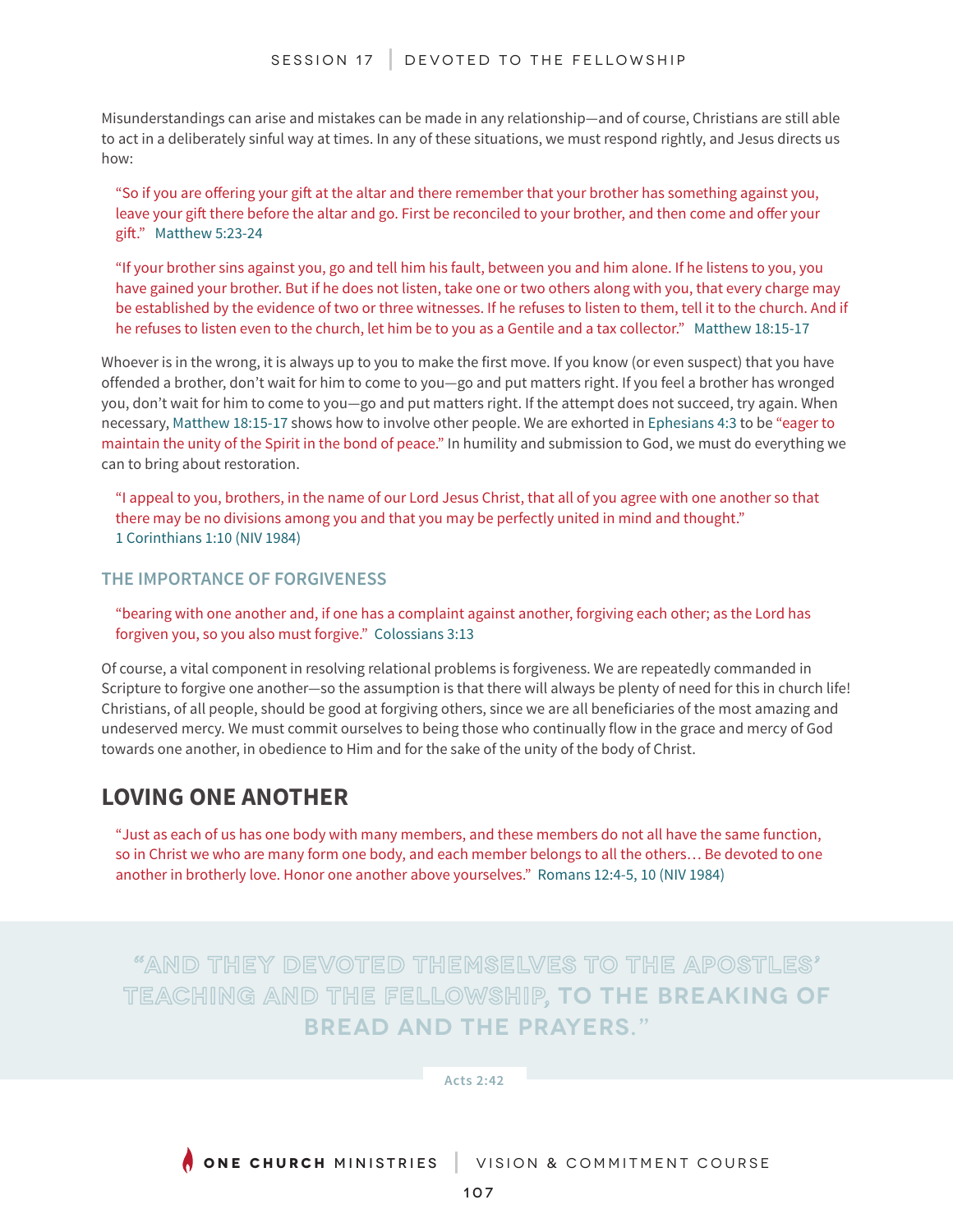1 Corinthians 12:13 tells us that "in one Spirit we were all baptized into one body." Independence is not a viable option for us—we belong to one another. We must bear in mind that our relating within the body of Christ is in all ways to be an outworking of this fundamental instruction:

#### "This is my commandment, that you love one another as I have loved you." John 15:12

We must ask God to show us how He sees those around us and to enable us, by the Spirit, to know His love for them. Thus envisioned and equipped, we will find it easier to think and act in true love:

"Love is patient, love is kind. It does not envy, it does not boast, it is not proud. It is not rude, it is not self-seeking, it is not easily angered, it keeps no record of wrongs. Love does not delight in evil but rejoices with the truth. It always protects, always trusts, always hopes, always perseveres. Love never fails." 1 Corinthians 13:4-8a (NIV 1984)

Here are some further practical expressions of our love for one another:

# **PREFERRING ONE ANOTHER**

"Be devoted to one another in brotherly love; give preference to one another in honor;" Romans 12:10 (NASB)

We live in an individualistic culture that advocates self-importance, self-advancement, and self-fulfillment. However, our focus as Christians is to be on God first, then on others, being more concerned for their good than for our own:

"Do nothing from selfish ambition or conceit, but in humility count others more significant than yourselves. Let each of you look not only to his own interests, but also to the interests of others." Philippians 2:3-4

## **SERVING ONE ANOTHER**

#### "…through love serve one another." Galatians 5:13

Jesus did not come to be served, but to serve (Matthew 20:28), and similarly we are in the church not primarily to receive, but to give. Every Christian has some means of serving, whether publicly or "behind the scenes." Everyone should be actively seeking to contribute to the building up of the local church. There are many ways of doing so, and we would encourage you to speak with one of the elders to learn about ways you can serve. If you are a member of one of our Living Light churches, you can fill out the serving survey at *livinglightchurch.com/serve*.

## **ENCOURAGING ONE ANOTHER**

#### "…encourage one another daily, as long as it is called Today, so that none of you may be hardened by sin's deceitfulness." Hebrews 3:13 (NIV 1984)

There are many Scriptural exhortations to encourage one another, and most of us know from experience the powerful effect of encouragement (or the lack of it). We should, therefore, take to heart the above instruction from Hebrews, determining not to let a day go by without encouraging someone. Any kind words we speak to others will no doubt be appreciated, but God is the God of all encouragement (see 2 Corinthians 1:3 - NIV 1984), and people will be most built up when our encouragement is conveying His mind and heart, lovingly communicating the truth of His Word.

## **MINISTERING TO ONE ANOTHER**

"Each one should use whatever gift he has received to serve others, faithfully administering God's grace in its various forms." 1 Peter 4:10 (NIV 1984)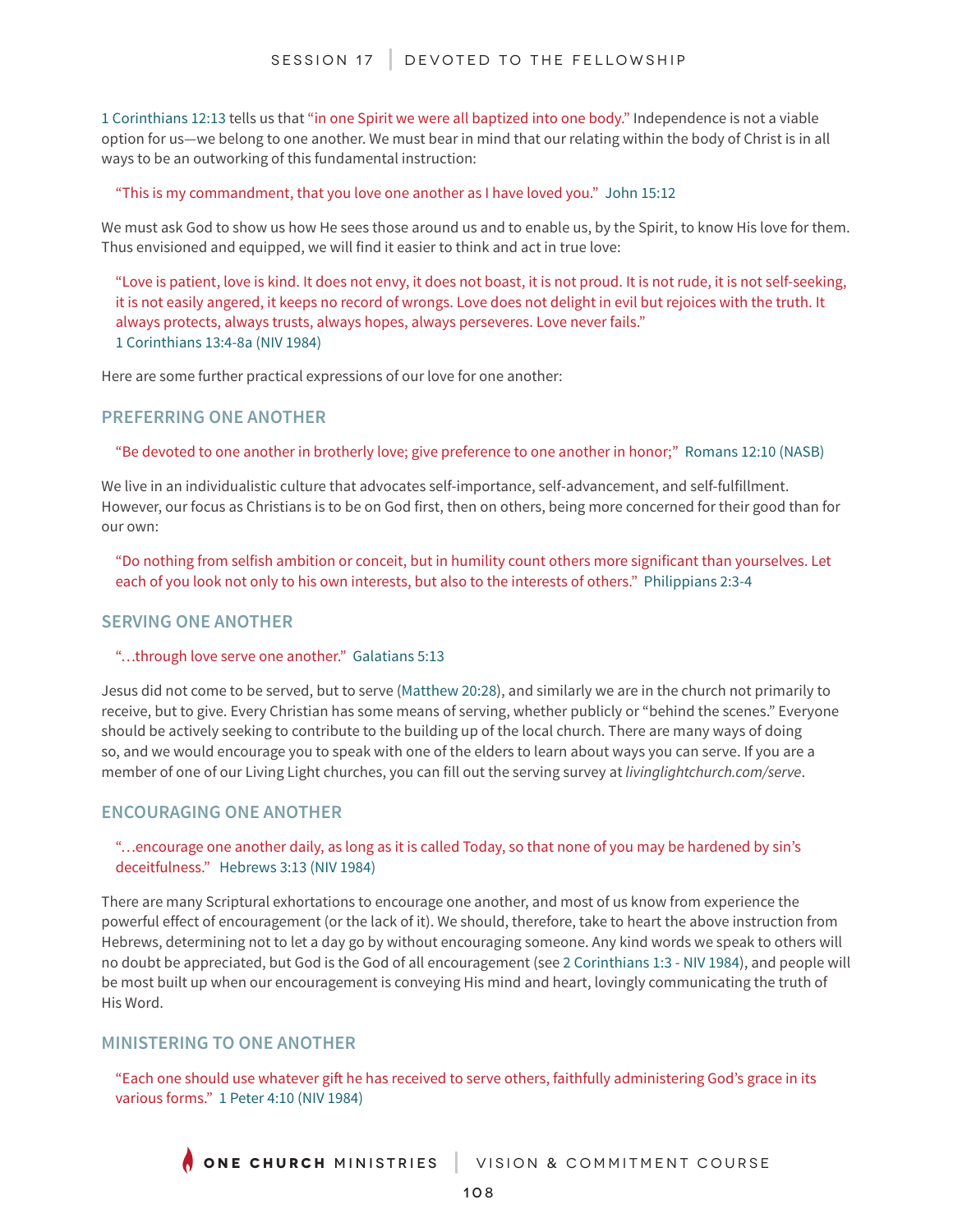The well-known passage on love from 1 Corinthians 13 comes in the middle of Scripture's most extensive treatment of why and how the body of Christ is to function in the gifts of the Spirit (see 1 Corinthians 12 and 14). We should be looking to build one another up in this way, taking every opportunity to respond to the Spirit's leading, whether by bringing a contribution publicly in a meeting, or by ministering to an individual.

# **OFFERING HOSPITALITY**

#### "Offer hospitality to one another without grumbling." 1 Peter 4:9 (NIV 1984)

As far as circumstances allow, our open hearts to one another should be reflected in open homes, where we are happy to provide others with a place to stay, enjoy a meal, or just relax. This can be a particular blessing for those who live alone, or whose homes offer no Christian warmth or encouragement. We should not be overly concerned about having the house spotlessly tidy, or providing impressive meals. The essence of hospitality is our welcome and our willingness to share what we have, be it much or little.

# **MEETING TOGETHER**

"And let us consider how to stir up one another to love and good works, not neglecting to meet together, as is the habit of some, but encouraging one another, and all the more as you see the Day drawing near." Hebrews 10:24-25

To be able to outwork fellowship, we need to be together! The believers in the early Church were very committed to this, and so should we be. Hopefully, we will always come away from meetings feeling built up, but this should not be our primary motivation in going. We should go to bless God and others. Having this perspective will help us to prioritize fellowship over other, more self-serving options.

Looking again at the church in Jerusalem, we see that "And day by day, attending the temple together and breaking bread in their homes, they received their food with glad and generous hearts, praising God and having favor with all the people. And the Lord added to their number day by day those who were being saved" (Acts 2:46-47). This passage indicates that there were public meetings, smaller gatherings in homes, and the sharing of life on a day-today basis.

## **THE CONGREGATION**

#### "I will thank you in the great congregation; in the mighty throng I will praise you." Psalm 35:18

The Sunday morning meeting is an excellent opportunity to come together to celebrate the goodness of God and to hear His Word to us. It also provides a very public testimony to the world. We should never take times such as these for granted, but should approach them with faith and excitement, fully available for all that God wants to do in and through us.

## **HOMEGROUPS**

## "…When you come together, everyone has a hymn, or a word of instruction, a revelation, a tongue or an interpretation. All of these must be done for the strengthening of the church." 1 Corinthians 14:26 (NIV 1984)

Wonderful though the large gathering can be, it is not the best environment for everything that God wants to do in our lives. For example, it does not usually provide the opportunity to build significant relationships, ask questions,